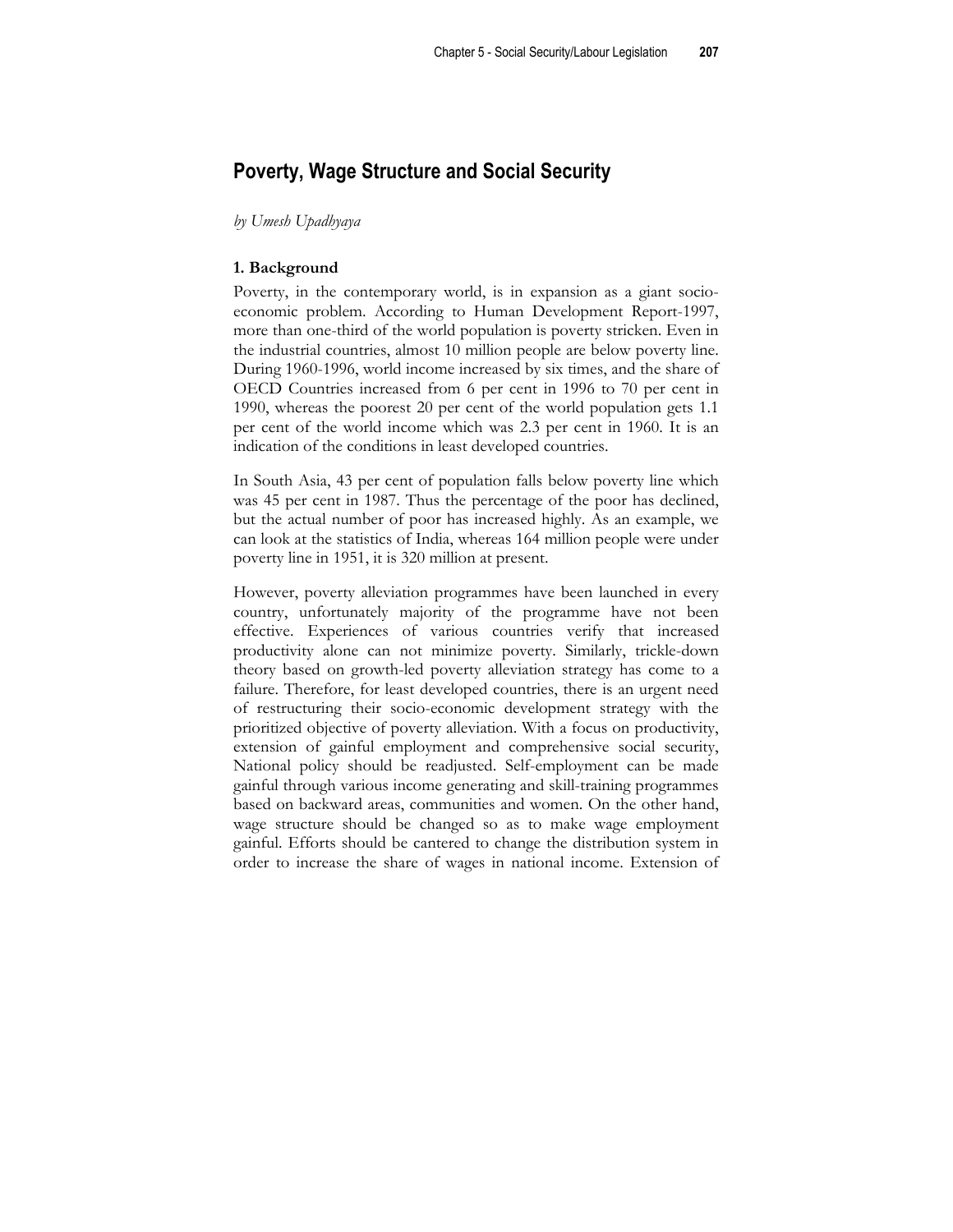social security network and various welfare programmes will also play a vital role to make the distribution system equitable.

#### **2. Poverty: extent and nature**

The first effort to estimate the extent of poverty in Nepal was the NPC survey of employment income distribution and consumption pattern in 1976/77, which had given an estimate of 31.5 per cent with the minimum subsistence consumption approach and 36.2 per cent with the minimum subsistence income approach. Nepal Rasrtra Bank through Multi-Purpose Household Budget Survey 1984/85, based on per capita income for basic needs, has given an estimate of 42.6 per cent. WB/UNDP joint study( 1989) on the basis of the previous surveys has given three different estimate. based on different approaches- 40 per cent on the basis of minimum subsistence income, 70 per cent on the basis of the population below the income of USD 150 and 66 percent on the basis of proportion of food expenses in total expenditure. Similarly the Eighth Plan Document has presented an estimate of the population below poverty line to be 49 percent and National Living Standard Survey 1996, based on per capita calorie intake of 2250, ha~ given an estimate of 45 percent. While looking at south Asian scenario, the percentage of below poverty line is in declining trend in India, Pakistan and Bangladesh, but our condition is worse in comparison. With the viewpoint of ecological belt and also the development regions, poverty in Nepal is of rural nature.

The first few plans of Nepal were directly cantered to the infrastructure development, although there had been some programmes targeted to poor population. Only in the sixth plan and onwards the problem of poverty has been emphasised. The forthcoming Ninth Plan has taken poverty alleviation as the prioritized objective and has fixed the target of pulling down poverty percentage to a level of 32.5 percent from the current level of 45 percent. The long-term target has also been mentioned that the level will have to come to 10 percent at the end of 12th plan in the year 2017.

#### **3. Employment and wages**

Unemployment in Nepal is not so serious at present, but is emerging seriously. While viewing the previous surveys and statistics, unemployment is in-between 3-5 per cent. The Multi-Purpose Household Budget Survey of 1984/85 has estimated unemployment rate at 3.1 percent and the National Living Standard Survey of 1996 at 4.9. It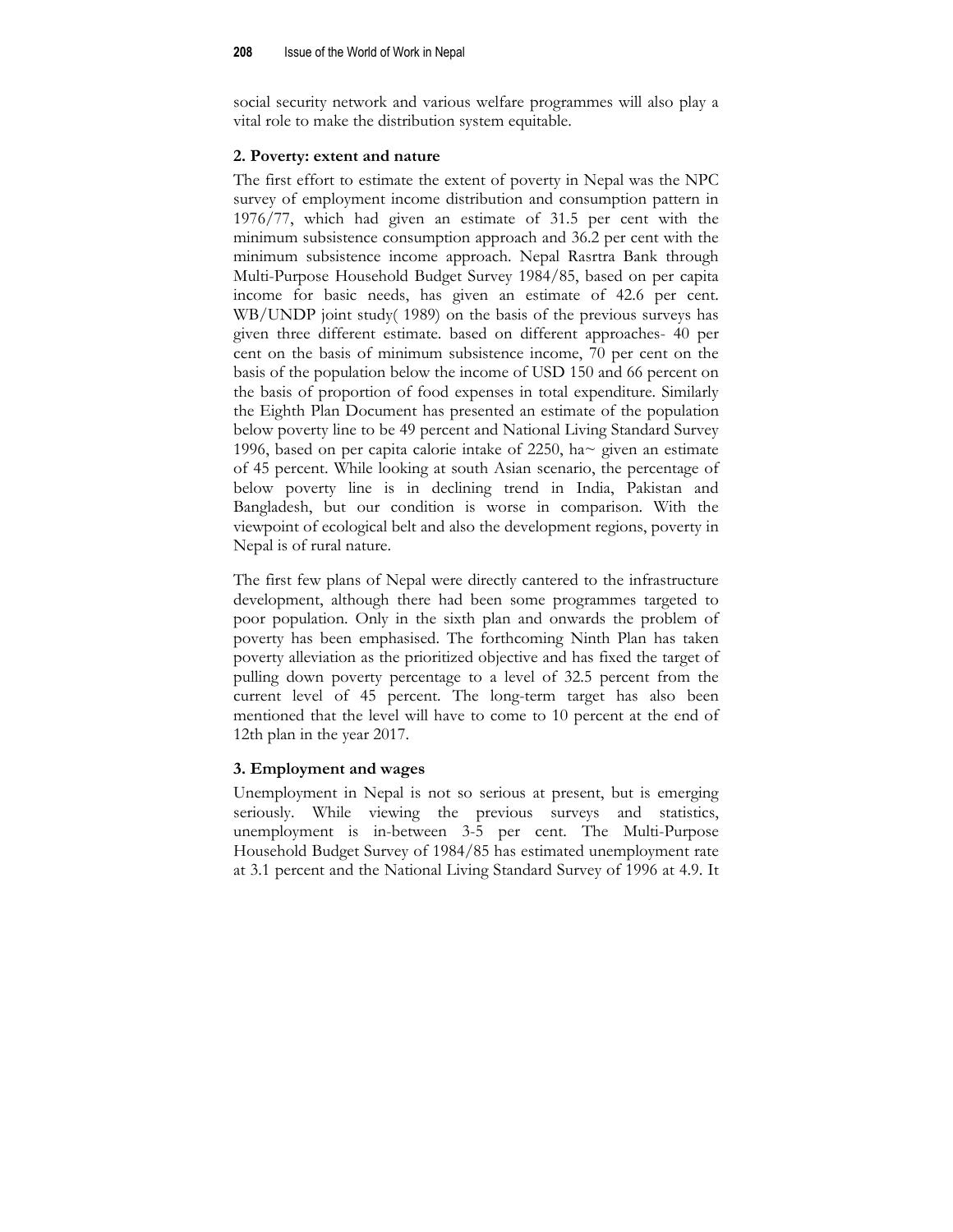is 8.4 in urban and 4.6 in rural areas. By ecological belt, the rate of unemployment is estimated to be 2.1 in mountains, 2.9 in hills and 7.0 in plain Terai. Unemployment, of course, is openly visible in urban areas, while it is disguised in the form of underemployment in rural areas. Also a considerable portion of rural underemployment has a tendency to shift towards urban centres which aggravates the open urban unemployment. Population census 1991 and Agricultural sample census 1991/92 have reported the percentage of workers working for less than 8 months in a year to be 35 and 39 respectively. Similarly, the National living Standard Survey 1996 has clearly indicated that 47 percent of the workers work for less than 40 hours per week. Thus, underemployment is more serious than unemployment and also the existing employment is not gainful.

The sectoral distribution of employed force indicates the nature of underemployment. Of the total employed labour force, 81 percent is in agriculture whereas only 2.72 is engaged in industrial sector and almost 17 percent in services. Agriculture is traditional and self-employment is the dominant form of employment. Only 21.41 percent of the employed force is in wage employment and it is 18.88 of the rural force & 54.93 of the urban force. Clear indication is towards the high underemployment in agriculture.

## **4. Minimum wages**

The tradition of fixing minimum wages was started from 1965, but no system of reviewing it timely on the basis of permanent criteria has been developed yet. It is always determined on ad hoc basis. Also it is to be noted that existing minimum wages cover the organised segment which covers only 7-10 percent of the workers. And the large mass of the unorganised workers are not addressed by the provisions. This minimum wage, too, is in four categories - unskilled, semi skilled, skilled and highly skilled. Present minimum wages are Nrs. 1300, 1350, 1460, and 1650 The daily wage rate is single and is Nrs. 63. Even in an ad hoc basis dearness allowance has now reached to Nrs. 500 from Rs. 22 in 1965. For tea plantation workers, separate minimum wages have been fixed which are lower than the general minimum wages.

## **5. Wages in the market**

Diversity is natural in market wage rate. Wage-differential is high in accordance with the nature of industries and occupation. Wage-structure includes basic wage, dearness-allowance and fringe benefits but different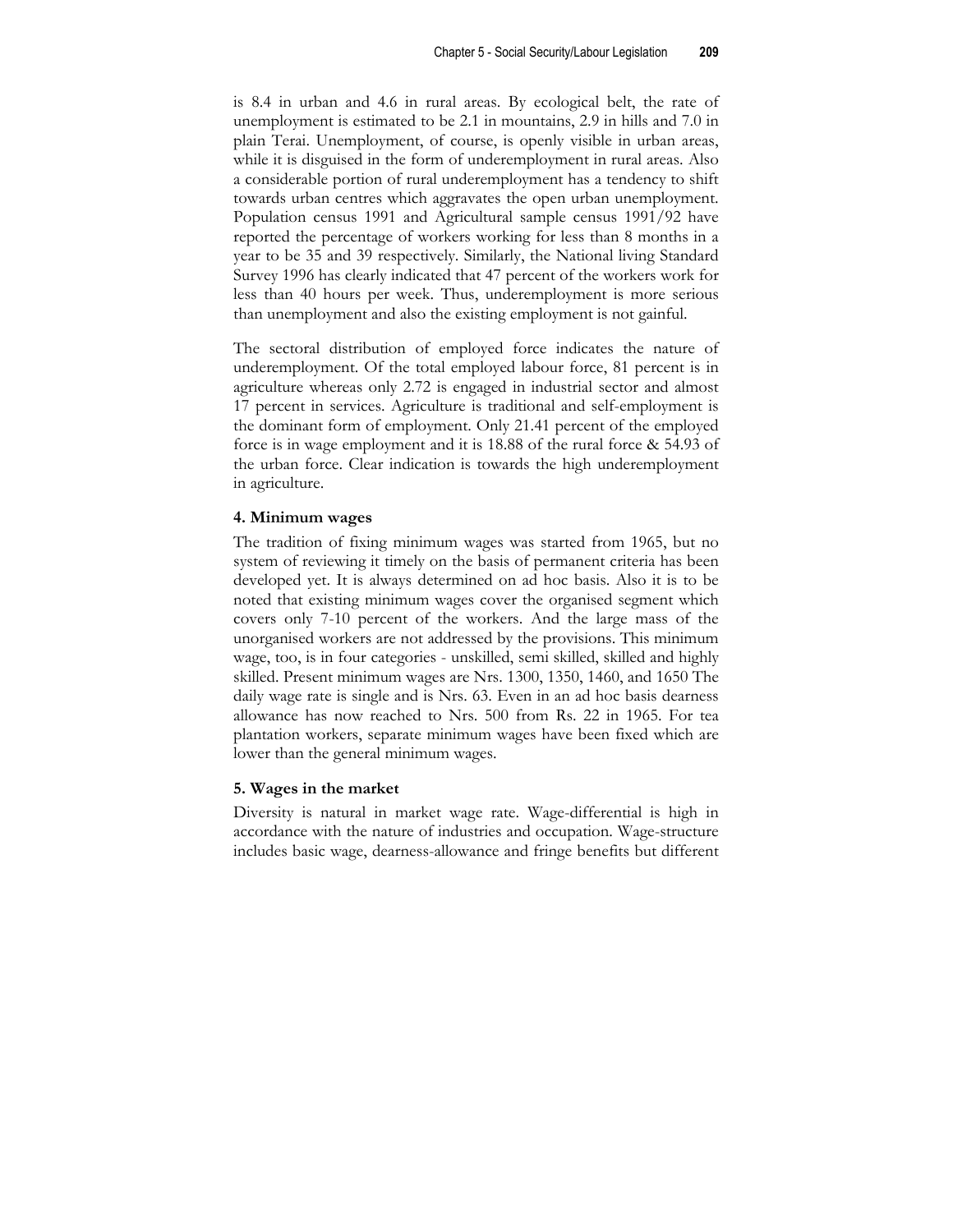in not only among industries but also among factories. But majority of workers are restricted to live under low basic wage.

Still a number of employers consider minimum wages as the maximum payment. Many unskilled and semi skilled workers are not getting even the minimum wages. White-collar workers are getting a few benefits but the mass of the workers is still out of the different elements of wage structure.

Existing wage structure is not following any justifiable system. Throwing wages in the kindness of the market will further worsen the problem of poverty. In the process of globalization and liberalization, even the formal sector is being informalised. This trend will have serious impact on wage-structure & effectiveness of unions in wage determination and also have adverse effect in the living standard of workers.

The condition is more serious in agricultural sector. Kamaiyas (the bonded labourers) are working under almost non-wage conditions. The government farm workers are not getting the Gazette-published minimum wages. All other scattered agricultural workers - tillers, cattle herders and daily wage labourers are under highly diverse wage conditions

To sum up, wages are neither closely associated with productivity and efficiency nor with cost of living and capacity to pay. Indexation of wages is not taken as an agenda. And everything is beneath the giant adhocism.

## **6. Social Security System and Nepal**

Social security is considered these days as an effective instrument for social transformation and progress. But the working population of the least developed countries is still out of the social security network even on the threshold of 21st Century. In Nepal, some provisions are made by Labour Act 1992 as sick leave, maternity leave, workmen's compensation, gratuity, provident fund as old age benefit and OSII provisions. Besides, it also includes child care, recreation, canteen and welfare officer. But it is limited to organised sector and the industrial estates only, that to, not implemented in practice. Additional complication is that these provisions are completely left to the liability of employers. The fund created by tripartite contributions and social security schemes are non-existent. Modem social insurance techniques are not adopted up to now. Social Security Planning and Administrative